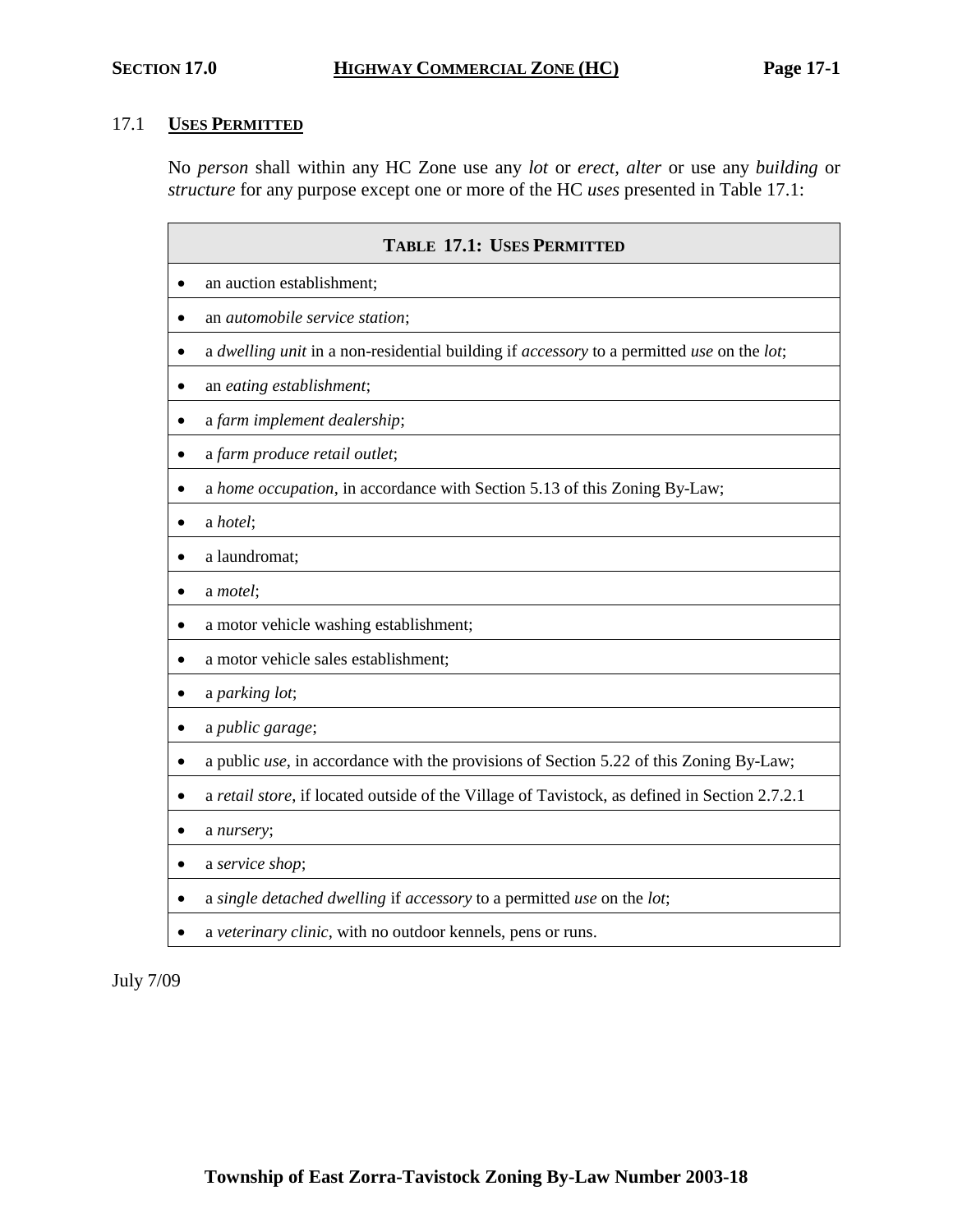### 17.2 **ZONE PROVISIONS**

No *person* shall within any HC Zone use any *lot* or *erect, alter* or use any *building* or *structure* except in accordance with the provisions presented in Table 17.2:

The lot area provision for residential *uses* are cumulative with the lot area provision for nonresidential *uses* when such residential *use* is located on the same *lot* with a permitted nonresidential *use*.

| <b>TABLE 17.2: ZONE PROVISIONS</b>                                                           |                                                                                                                                   |                                                                            |                                                   |                                                                                     |                                                                                                                                                                                                     |  |  |  |
|----------------------------------------------------------------------------------------------|-----------------------------------------------------------------------------------------------------------------------------------|----------------------------------------------------------------------------|---------------------------------------------------|-------------------------------------------------------------------------------------|-----------------------------------------------------------------------------------------------------------------------------------------------------------------------------------------------------|--|--|--|
| <b>Zone Provision</b>                                                                        | <b>Single</b><br><b>Detached</b><br><b>Dwelling</b>                                                                               | <b>Dwelling Unit</b><br>in a Non-<br><b>Residential</b><br><b>Building</b> | Non-<br><b>Residential</b><br><b>Uses</b>         | <b>Automobile</b><br><b>Service</b><br><b>Station or</b><br><b>Public</b><br>Garage | <b>Hotel or</b><br><b>Motel</b>                                                                                                                                                                     |  |  |  |
| Lot Area, Minimum,<br>where sanitary sewers are<br>not available                             | $2,800 \text{ m}^2$<br>$(30, 140 \text{ ft}^2)$                                                                                   | $300 \text{ m}^2$<br>$(3,230 \text{ ft}^2)$                                | $3,700 \text{ m}^2$<br>$(39,828 \text{ ft}^2)$    | $0.4$ ha $(1$ ac)                                                                   | $0.4$ ha $(1$ ac)<br>provided<br>that an<br>additional<br>$200 \text{ m}^2$<br>$(2,152.9 \text{ ft}^2)$<br>of lot area<br>be provided<br>for each<br>guest room<br>in excess of<br>4 guest<br>rooms |  |  |  |
| Lot Area, Minimum,<br>where served by both<br>sanitary sewers and<br>public water supply     | $450 \text{ m}^2$<br>$(4,844 \text{ ft}^2)$ or<br>$600 \text{ m}^2$<br>$(6,458.6 \text{ ft}^2)$ in<br>the case of a<br>corner lot | $90m^2(968.8 \text{ ft}^2)$                                                | $550 \; \mathrm{m}^2$<br>$(5,920.3 \text{ ft}^2)$ |                                                                                     |                                                                                                                                                                                                     |  |  |  |
| Lot Frontage, Minimum,<br>Where sanitary sewers are<br>not available                         | 35 m $(114.8 \text{ ft})$                                                                                                         | 40 m $(131.2 \text{ ft})$                                                  |                                                   | 50 m $(164 \text{ ft})$                                                             | 50 m (164)<br>ft)                                                                                                                                                                                   |  |  |  |
| Lot Frontage,<br>Minimum, where served<br>by both sanitary sewers<br>and public water supply | 15 m $(49.2 \text{ ft})$<br>or $20 \text{ m}$<br>$(65.6 \text{ ft})$ in the<br>case of a corner<br>lot                            | 18 m $(59.1 \text{ ft})$                                                   |                                                   | 45 <sub>m</sub><br>$(147.6 \text{ ft})$                                             | 45 m $(147.6)$<br>ft)                                                                                                                                                                               |  |  |  |
| Lot Depth, Minimum,<br>where sanitary sewers are<br>not available                            | 50 m $(164.0 \text{ ft})$                                                                                                         | No Provision                                                               | 30 m $(98.4 \text{ ft})$                          | $80 \text{ m}$ (262.5 ft)                                                           |                                                                                                                                                                                                     |  |  |  |
| Lot Depth, Minimum,<br>where served by both<br>sanitary sewers and<br>public water supply    | 30 m $(98.4 \text{ ft})$                                                                                                          |                                                                            |                                                   | 45 m $(147.6 \text{ ft})$                                                           |                                                                                                                                                                                                     |  |  |  |
| Front Yard, Minimum<br>Depth                                                                 | 9 m (29.5 ft)                                                                                                                     |                                                                            |                                                   | 15 <sub>m</sub><br>$(49.2 \text{ ft})$                                              | 10 <sub>m</sub><br>$(32.8 \text{ ft})$                                                                                                                                                              |  |  |  |
| <b>Exterior Side Yard,</b><br>Minimum Width                                                  |                                                                                                                                   |                                                                            |                                                   |                                                                                     |                                                                                                                                                                                                     |  |  |  |

**Township of East Zorra-Tavistock Zoning By-Law Number 2003-18**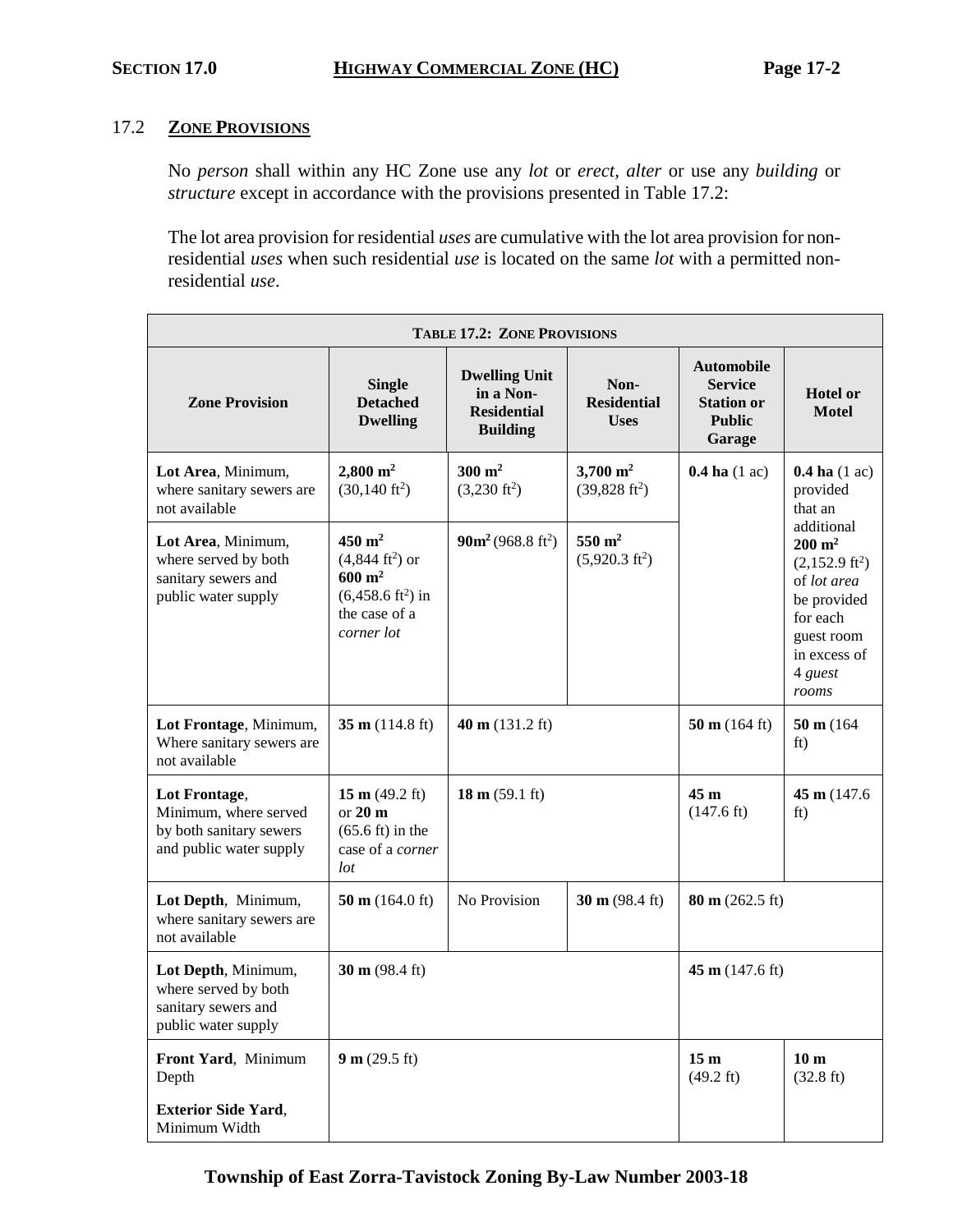| <b>TABLE 17.2: ZONE PROVISIONS</b>                                      |                                                                                        |                                                                                                                                             |                                           |                                                                                     |                                        |  |  |  |
|-------------------------------------------------------------------------|----------------------------------------------------------------------------------------|---------------------------------------------------------------------------------------------------------------------------------------------|-------------------------------------------|-------------------------------------------------------------------------------------|----------------------------------------|--|--|--|
| <b>Zone Provision</b>                                                   | <b>Single</b><br><b>Detached</b><br><b>Dwelling</b>                                    | <b>Dwelling Unit</b><br>in a Non-<br><b>Residential</b><br><b>Building</b>                                                                  | Non-<br><b>Residential</b><br><b>Uses</b> | <b>Automobile</b><br><b>Service</b><br><b>Station or</b><br><b>Public</b><br>Garage | <b>Hotel or</b><br><b>Motel</b>        |  |  |  |
| Rear Yard, Minimum<br>Depth                                             | 7.5 m $(24.6 \text{ ft})$                                                              | 10 m $(32.8 \text{ ft})$                                                                                                                    |                                           |                                                                                     |                                        |  |  |  |
| <b>Interior Side Yard,</b><br>Minimum Width                             | $3 m (9.8 ft)$ on<br>one side and<br>1.2 m $(3.9 \text{ ft})$<br>on the narrow<br>side | 7.5 <sub>m</sub><br>$5 m (16.4 ft)$ or $10 m (32.8 ft)$ where the interior<br>side lot line abuts a Residential zone<br>$(24.6 \text{ ft})$ |                                           |                                                                                     |                                        |  |  |  |
| Setback, Minimum<br>Distance from the<br>Centreline of a County<br>Road | $22 \text{ m} (72.2 \text{ ft})$                                                       |                                                                                                                                             |                                           | 28 <sub>m</sub><br>$(91.9 \text{ ft})$                                              | 23 <sub>m</sub><br>$(75.5 \text{ ft})$ |  |  |  |
| <b>Lot Coverage for All</b><br><b>Buildings, Maximum</b>                | 40%                                                                                    |                                                                                                                                             |                                           | 25%                                                                                 |                                        |  |  |  |
| <b>Height of Building,</b><br>Maximum                                   | 11 m $(36.1 \text{ ft})$                                                               | No Provision                                                                                                                                | 11 m $(36.1 \text{ ft})$                  |                                                                                     | 15 m (49.2)<br>ft)                     |  |  |  |
| <b>Landscaped Open</b><br>Space, Minimum                                | No Provision                                                                           | 10%                                                                                                                                         | 10%                                       |                                                                                     | 30%                                    |  |  |  |
| <b>Gross Floor Area,</b><br>Minimum                                     | $93 \text{ m}^2$<br>$(1,001.1 \text{ ft}^2)$                                           | 55 m <sup>2</sup> (592 ft <sup>2</sup> )                                                                                                    | No Provision                              |                                                                                     |                                        |  |  |  |
| <b>Number of Dwelling</b><br><b>Units per Lot, Maximum</b>              | 1 dwelling                                                                             | 1 dwelling unit                                                                                                                             | No Provision                              |                                                                                     |                                        |  |  |  |
| <b>Parking and Accessory</b><br>Buildings, Etc.                         | In accordance with the provisions of Section 5 of this Zoning By-Law.                  |                                                                                                                                             |                                           |                                                                                     |                                        |  |  |  |

(Amended by By-Law 2009-15)

## 17.2.1 **LOCATION OF NEW DWELLINGS, BUILDINGS OR STRUCTURES**

*Dwellings*, *buildings* or *structures* hereafter *erected* outside of a settlement, as defined in Section 2.7.2.1, shall be required to satisfy the minimum distance separation requirements as determined through the application of the *Minimum Distance Separation Formula I (MDS I),* in accordance with Section 2.7 of this Zoning By-Law.

*Existing dwellings* located outside of a settlement, as defined in Section 2.7.2.1, which are hereafter enlarged, shall be required to satisfy MDS I, in accordance with Section 2.7 of this Zoning By-Law, **or** not further reduce an *existing* insufficient *setback* relative to MDS I, whichever is the lesser.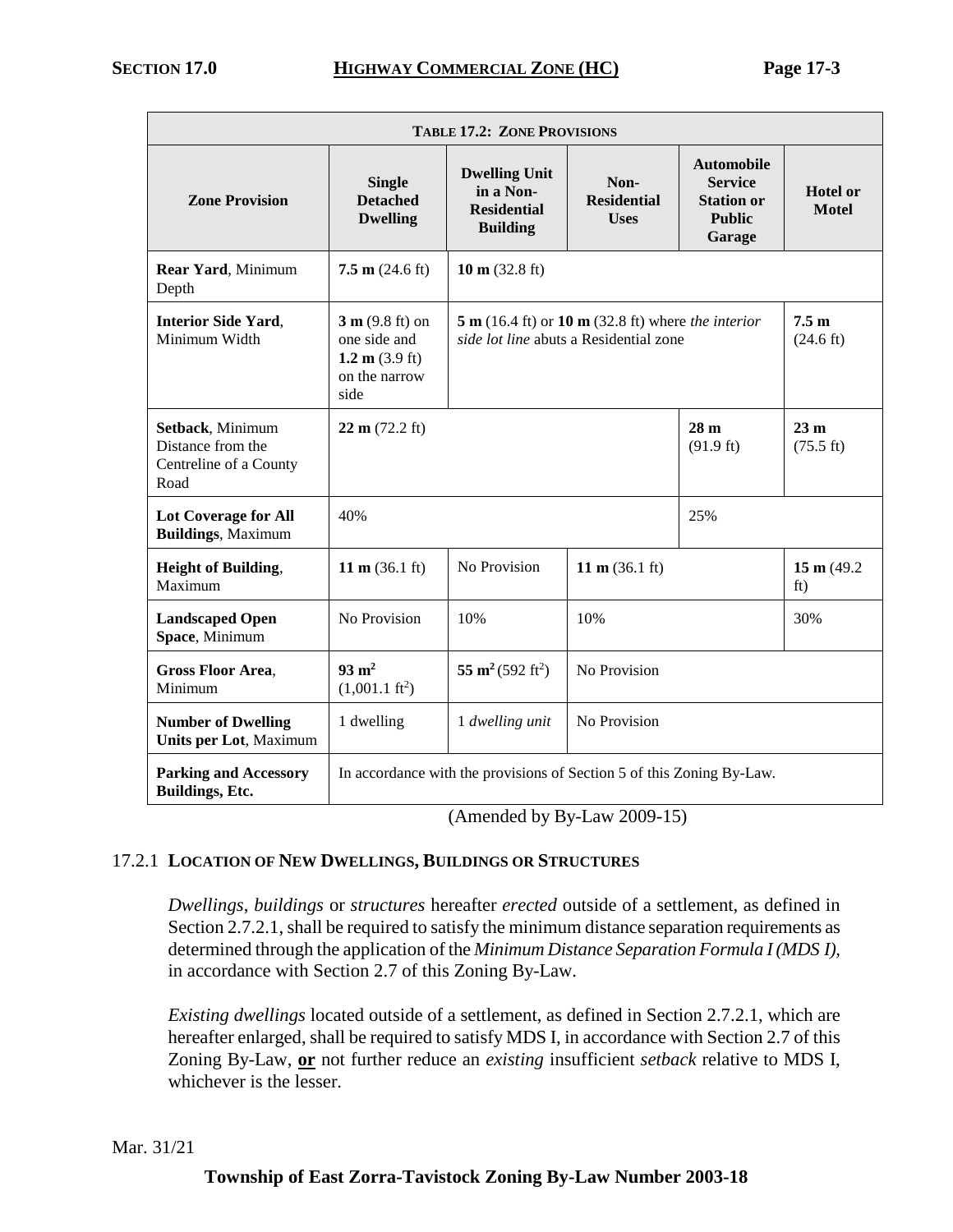*Dwellings*, *buildings* or *structures* hereafter erected, within a settlement defined in Section 2.7.2.1, shall be required to satisfy MDS I, in accordance with Section 2.7 of this Zoning By-Law, **or** not further reduce an *existing* insufficient *setback* relative to MDS I, whichever is the lesser.

#### 17.2.2 **SINGLE DETACHED DWELLING AND NON-RESIDENTIAL BUILDING ON THE SAME LOT:**

When a permitted *single detached dwelling* is *erected, altered* or used on the same *lot* in an HC Zone as a permitted non-residential building, then a *setback* of **3 m** (9.8 ft) is required between such *buildings*.

#### 17.2.3 **OPEN STORAGE REQUIREMENTS:**

No storage of goods or materials is permitted outside any building except that the *open storage* of goods or materials may be permitted to the rear of the main building provided that:

- 17.2.3.1 such *open storage* is *accessory* to the *use* of the main non-residential building on the *lot*;
- 17.2.3.2 such *open storage* complies with the *yard* and *setback* requirements of this Section; and
- 17.2.3.3 such *open storage* shall be enclosed within a wooden, rigid plastic and/or metal fence extending at least **1.8 m** (5.9 ft) in *height* from the ground, constructed of new materials.
- 17.2.3.4 Notwithstanding the *open storage yard*, *setback* and enclosure requirements, the *open storage* of finished goods or materials shall be permitted for the purposes of display or sale.

#### 17.2.4 **REQUIREMENTS FOR PUMP ISLANDS:**

Notwithstanding any other provisions of this Zoning By-Law to the contrary, a *pump island* may be located within any *front yard* or *exterior side yard* provided:

- 17.2.4.1 the minimum distance between any portion of the *pump island* and any *lot line* shall be **7.5 m** (24.6 ft); and
- 17.2.4.2 where the *lot* is a *corner lot*, no portion of any *pump island* shall be located closer than **3 m** (9.8 ft) to a straight line between a point in the *front lot line* and a point in the *exterior side lot line*, each such point being distant **15 m** (49.2 ft) from the intersection of such lines.

#### Mar. 31/21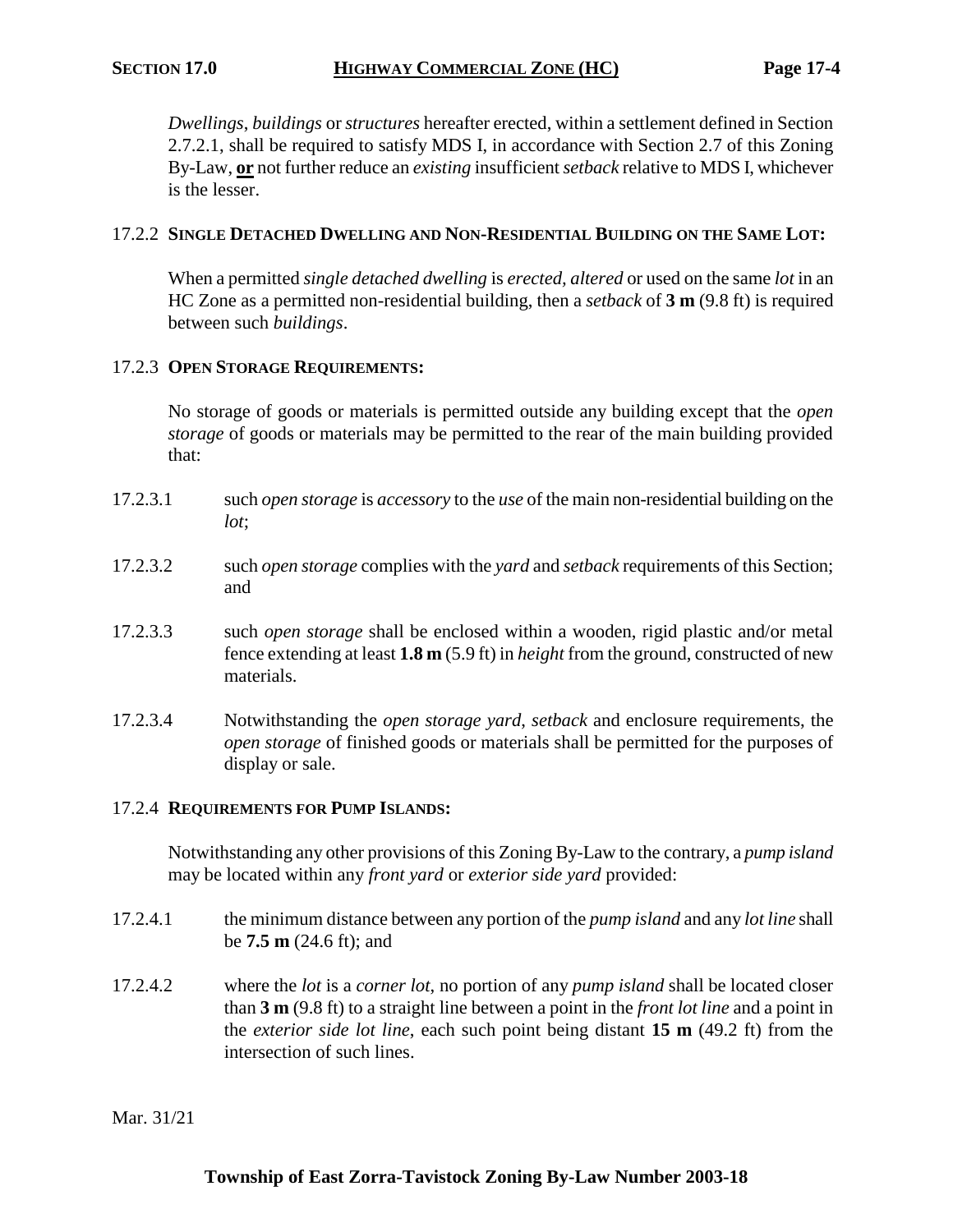#### 17.2.5 **REQUIREMENTS FOR DRIVEWAYS FOR USES WITH PUMP ISLANDS:**

Notwithstanding the provisions of Section 5.19 of this Zoning By-Law, the following provisions shall apply to *driveways*:

- 17.2.5.1 there shall be a minimum of two *driveways* per *lot*;
- 17.2.5.2 the minimum width of a *driveway*, measured along the sidewalk, where such exists, and along the *street line* shall be **5 m** (16.4 ft);
- 17.2.5.3 the minimum distance between *driveways* measured along the *street line* intersected by such *driveways* shall be **7.5 m** (24.6 ft);
- 17.2.5.4 the minimum distance between a *driveway* and an intersection of *street lines*, measured along the *street line* intersected by such *driveway*, shall be **15 m** (49.2 ft);
- 17.2.5.5 the minimum distance between an *interior side lot line* and any *driveway* shall be **3 m** (9.8 ft).

#### 17.3 **SPECIAL PROVISIONS**

## 17.3.1 **Location: Part Lot 6, Concession 12 (East Zorra), HC-1 (Key Map 43)** (Amended by By-Law 2021-09)

17.3.1.1 Notwithstanding any provisions of this Zoning By-Law to the contrary, no *person* shall within any HC-1 Zone use any *lot*, or *erect, alter* or use any *building* or *structure* for any purpose except the following:

> all the *uses* permitted in Section 17.1; a *contractors shop* or *yard*; a machine shop; a retail outlet, a wholesale outlet or a business office *accessory* to a permitted *use*; a woodworking shop.

17.3.1.2 That all the other provisions of the HC Zone in Section 17.2 and all other relevant provisions contained in this Zoning By-Law shall continue to apply mutatis mutandis.

## 17.3.2 **Location: Part Lot 36, Concession 14 (East Zorra), HC-2 (Key Map 10)** (Amended by By-Law 2021-09)

17.3.2.1 Notwithstanding any provisions of this Zoning By-Law to the contrary, no *person* shall within any HC-2 Zone use any *lot*, or *erect, alter* or use any *building* or *structure* for any purpose except the following:

February/21

## **Township of East Zorra-Tavistock Zoning By-Law Number 2003-18**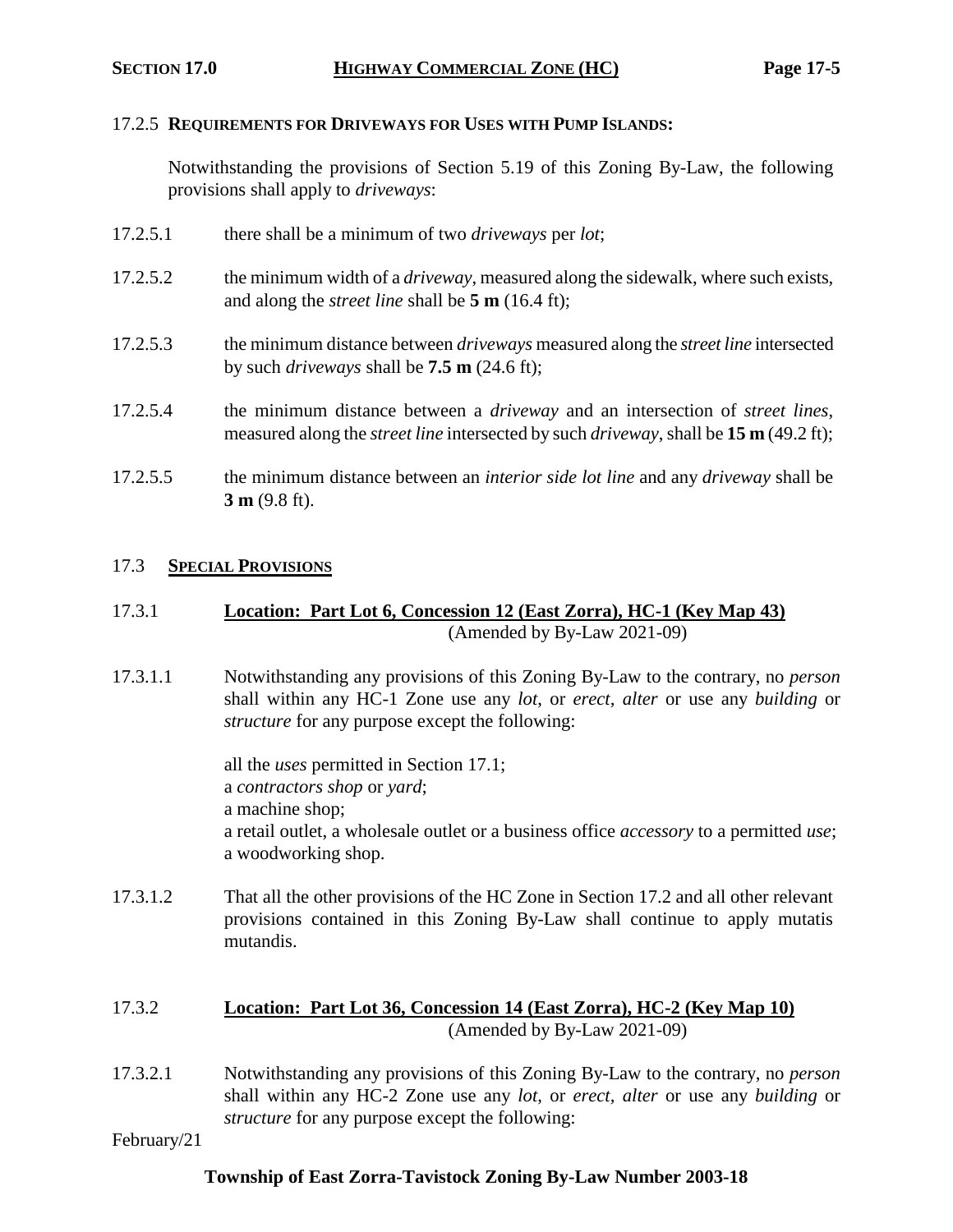all the *uses* permitted in Section 15.1; a *contractors shop* or *yard*.

17.3.2.2 That all the other provisions of the HC Zone in Section 17.2 and all other relevant provisions contained in this Zoning By-Law shall continue to apply mutatis mutandis.

## 17.3.3 **Location: Part Lot 126, Registered Plan 307, Parts 1, 2, and 3 of Reference Plan 41R-7342: HC-3 (Key Map 8)**

17.3.3.1 Notwithstanding any provisions of this Zoning By-Law to the contrary, no *person* shall within any 'HC-3' Zone use any *lot*, or *erect, alter* or use any *building* or *structure* for any purpose except the following:

> all *uses* permitted in Section 17.1 of this Zoning By-Law; and a fire hall and police station.

- 17.3.3.2 Notwithstanding any provisions of this Zoning By-Law the contrary, no *person* shall within any 'HC-3' zone use any *lot*, or *erect, alter* or use any *building* or *structure* except in accordance with the following provisions.
- 17.3.3.3 That all the provisions of the 'HC' Zone in Section 17.2 to this Zoning By-Law, as amended, shall apply, and further that all other provisions of this Zoning By-Law, as amended, that are consistent with the provisions herein contained shall continue to apply mutatis mutandis.

(Added by By-Law 2004-31)

## 17.3.4 **Location: North Part Lot 49, Plan 307 (Tavistock) HC-4 (Key Map 4)**

17.3.4.1 Notwithstanding any provisions of this Zoning By-Law to the contrary, no *person* shall within any HC-4 Zone use any *lot*, or *erect, alter* or use any *building* or *structure* for any purpose except the following:

> all the *uses* permitted in Section 17.1; a woodworking shop; a *contractor's shop* or *yard*; a *business office accessory* to a permitted *use*.

17.3.4.2 Notwithstanding any provisions of this Zoning By-Law the contrary, no *person* shall within any 'HC-4' Zone use any *lot*, or *erect, alter* or use any *building* or *structure* except in accordance with the following provisions.

(Added by By-Law 2006-12)

February/21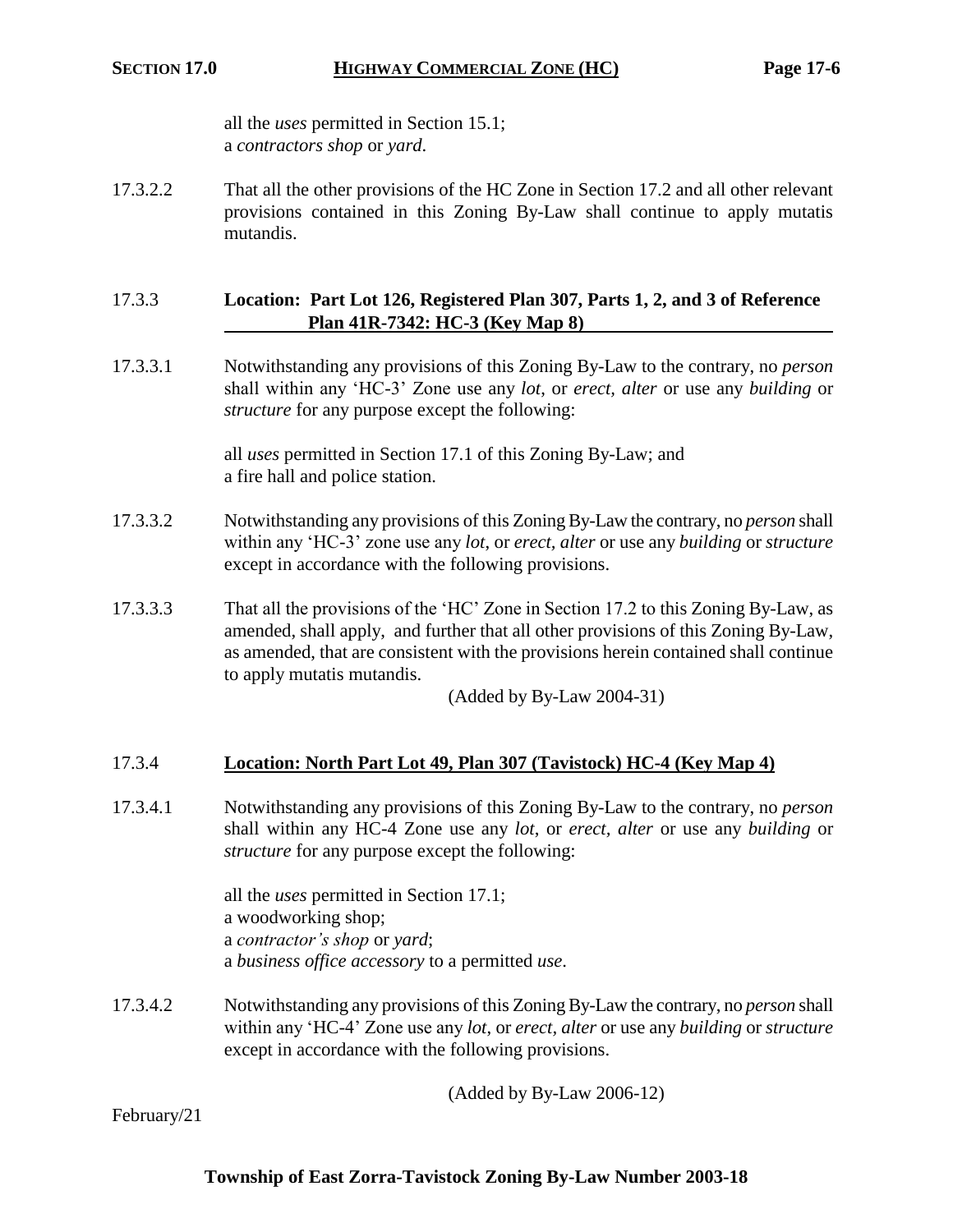17.3.4.3 That all the other provisions of the HC Zone in Section 17.2 to this Zoning By-Law, as amended, shall apply, and further that all other provisions of this Zoning By-Law, as amended, that are consistent with the provisions herein contained shall continue to apply mutatis mutandis.

(Added by By-Law 2006-12)

#### 17.3.5 **Location: Part Lot 126, Plan 307 (Village of Tavistock) HC-5 (Key Map 8)** (Amended by By-Law 2021-09)

17.3.5.1 Notwithstanding any provision of this Zoning By-Law to the contrary, no *person* shall within any HC-5 Zone use any *lot*, or *erect*, *alter* or use any *building* or *structure* except in accordance with the following provisions:

> an appliance store; an auction establishment; an automated teller machine; an automobile service station; a *business office accessory* to a permitted *use*; a convenience store; a drug store with a minimum of **930.0 m**² (10,010.0 ft²) of *gross floor area*; an *eating establishment*; a *farm auction barn*; a *farm implement dealership*; a farm produce retail outlet; a furniture store; a *hotel*; a *motel*; a motor vehicle washing establishment; a motor vehicle sales establishment; a *nursery*; a *parking lot*; a *public garage*; a public *use* in accordance with the provisions of Section 5.22 of this By-Law; a *recreational, or athletic facility or club*; a retail food store; a *retail store* or wholesale outlet for home improvement, agricultural supplies and/or building supplies; a service shop; a tourist kiosk; a *personal service shop*; a *place of entertainment*; a printing/copying store; a *veterinary clinic* with no outdoor runs, pens or kennels; a video rental establishment.

> > (Added by By-Law 2009-30)

February/21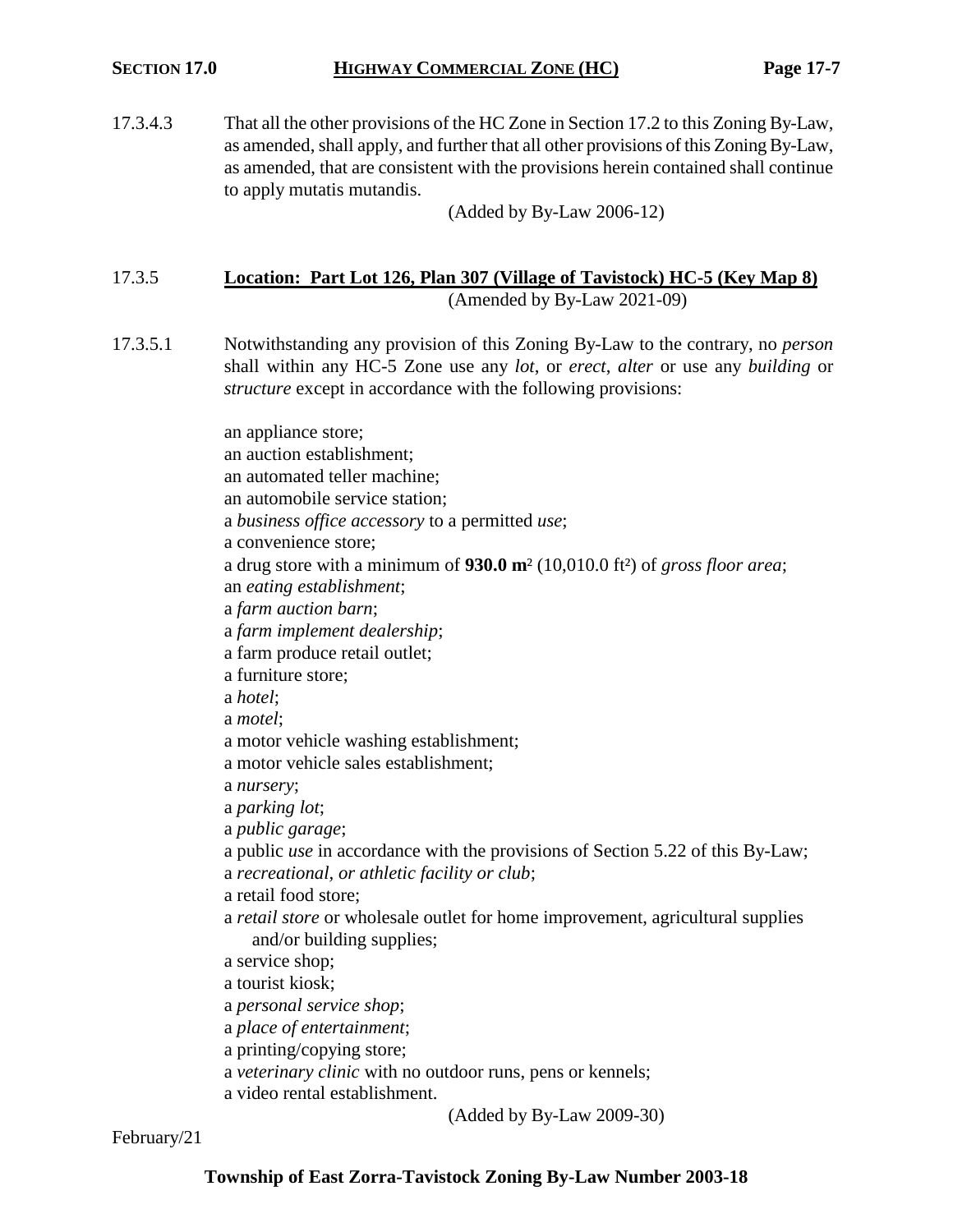17.3.5.2 Notwithstanding any provision of this Zoning By-Law to the contrary, no *person* shall within any HC-5 Zone use any *lot*, or *erect*, *alter* or use any *building* or *structure* except in accordance with the following provisions:

#### 17.3.5.2.1 DEFINITION

Drugstore: means a retail store which dispenses prescription drugs and sells nonprescription medicine, medical devices and supplies, health and beauty products and associated sundry products and may also sell other non-medical related products such as, but not limited to, books, magazines, toys and food.

#### 17.3.5.2.2 OUTDOOR STORAGE

Notwithstanding 17.2.3.4, the *open storage* of finished goods or materials for the purpose of display or sale shall have a minimum *setback* of **9.0 m** (29.5 ft) from the *front lot line*.

17.3.5.3 That all the provisions of the HC Zone in Section 17.2 to this Zoning By-Law, as amended, shall apply, and further that all other provisions of this Zoning By-Law, as amended, that are consistent with the provisions herein contained shall continue to apply mutatis mutandis.

(Added by By-Law 2009-30)

# 17.3.6 **Location: Part Lot 36 Concession 14, HC-6 (Key Map 10)**

(Amended by By-Law 2021-09)

17.3.6.1 Notwithstanding any provisions of this Zoning By-Law to the contrary, no *person* shall within any 'HC-6' Zone *use* any *lot*, or *erect, alter* or use any *building* or *structure* for any purpose except the following:

> all the *uses* permitted in Section 17.1; a *contractor's shop* or *yard*; a public storage warehouse

17.3.6.2 Notwithstanding any provisions of this Zoning By-Law to the contrary, no *person* shall within any 'HC-6' Zone *use* any *lot*, or *erect, alter* or *use* any *building* or *structure* except in accordance with the following provisions:

#### 17.3.6.2.1 LOT AREA

Minimum where sanitary **2,084.0 m<sup>2</sup>** sewers are not available

 $(22, 432.0 \text{ ft.}^2)$ 

(Added by By-Law 2013.34)

February/21

## **Township of East Zorra-Tavistock Zoning By-Law Number 2003-18**